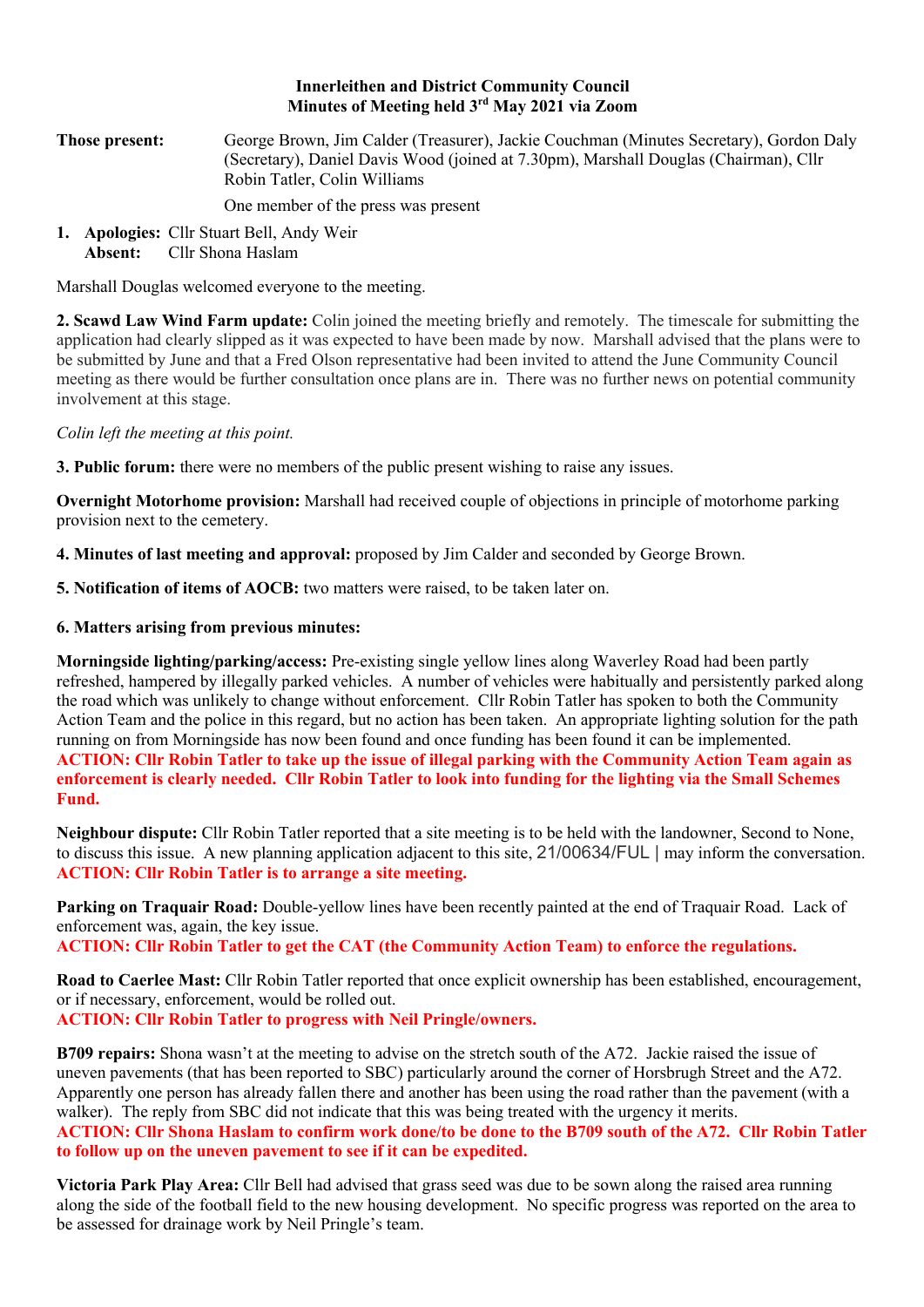## **ACTION: George/Robin to progress the issue of drainage.**

**Proposed speed signs on approaches to the town:** posts have been installed for the three new interactive speed signs. The sign on the B709 had been positioned further north, taking account of the Community Council's representations. No commissioning date had been advised, but similar signs were now in action in Peebles.

**Innerleithen swap and sharing shed:** Gordon reported that, following easing of restrictions, use of the shed had risen which, whilst unexpected, he felt was a reflection of two key things; people moving around more freely and employment challenges facing some. A barbecue was planned for the last Saturday of May, in conjunction with Dave Hodgson of Innerleithen Youth Club (Tweeddale Youth Action) and with the support of the Co-operative store. It would be open to all-comers and it was hoped that a number of young people would engage with the event which was aimed to foster a sense of ownership and responsibility for the swap and sharing shed project. Gordon has yet to publicise this event.

**ACTION: Gordon to publicise barbecue on last Saturday of May.**

## **7. Scottish Forestry Consultation, Elibank, Traquair, Caberston & Thornilee:**

https://forestryandland.gov.scot/what-we-do/planning/consultations/elibank-traquair-caberstonandthornielee Marshall reminded everyone that details of this extensive project have been circulated. The consultation period has been extended until the end of May which gives time for comments to be fed back via Marshall.

## **ACTION: Marshall to consolidate comments and feed back accordingly.**

**8. Enduro World Series 2021:** Andy had forwarded the latest committee meeting minutes to Marshall for information.Hilary had been in contact with the marketing manager (with whom she had a meeting scheduled) who was clearly keen to communicate with the community and share news as appropriate. Robin confirmed that the venue is likely to be moved from Victoria Park after further consideration had been given to size and potential damage to the football field. Craig Blackie (Neighbourhood Area Manager, SBC) is now also on the event's community committee. Robin confirmed that SBC was committed to help this event run smoothly in any way they could.

**9. Police report:** April report received and appended to these minutes. In the light of the recent spate of anti-social youth behaviour in the area, Jackie asked if there were any plans afoot to get alongside these young people and work with them rather than chasing after, and demonising, them. Cllr Robin Tatler said that he, Dave Hodgson and a Peebles CC representative were speaking to David Rourke of the Community Action Team with a view to taking the initiative to engage with the young people across Tweeddale. In addition, Hilary Scott had been speaking with David Rourke about these initiatives and there would be an article in the Peeblesshire News this week. Gordon was keen to speak to David Rourke about the planned barbecue as they were taking the same constructive approach.

Gordon raised the issue of telephone scams which seem to be rife and relentless at the moment. None of us are safe from the scammers, we all need to maintain a high level of vigilance. Gordon asked how we would go about declaring Innerleithen a "No Cold Calling" zone.

Gordon queried the legality of riding motocross bikes off-road locally as there were a number on the latest police report. Robin was concerned that there was an element of displacement, with those spoken to by police relocating to a different area. There are clearly safety issues and any instances should be reported via 101 in the usual way. **ACTION: Cllr Robin Tatler to keep the CC abreast of youth initiatives. Robin to speak to the Community Action Team regarding motocross bikes being ridden inappropriately. Jackie to continue to post Neighbourhood Alert information on Facebook pages. Gordon to contact Clovenfords' Community Council to see how they approached and implemented the stance of "No Cold Calling".** 

#### **10 SBC Councillor's reports:**

#### **Cllr Robin Tatler:**

**Innerleithen Community Sports Hub:** Robin confirmed that Live Borders was working on this in conjunction with the Community Development Trust and Vale of Leithen Football Club. Now that Live Borders Staff were off furlough and working again, discussions would be resuming.

**Planning application 21/00382/FUL | Glenormiston pods**: Robin confirmed that he had been approached by a number of residents that had issues with this application which was likely to go to the Planning Committee. Since the last meeting, Jackie had been invited to look at this site and discuss the owners' plans beyond the bare bones shown in the planning application. She had been impressed with what was planned and heartened by the open stance adopted by the owners. There were a significant number of objections to this proposed development; **Jackie urged anyone with concerns to speak directly to the owners who would be only too happy to arrange a site visit and**